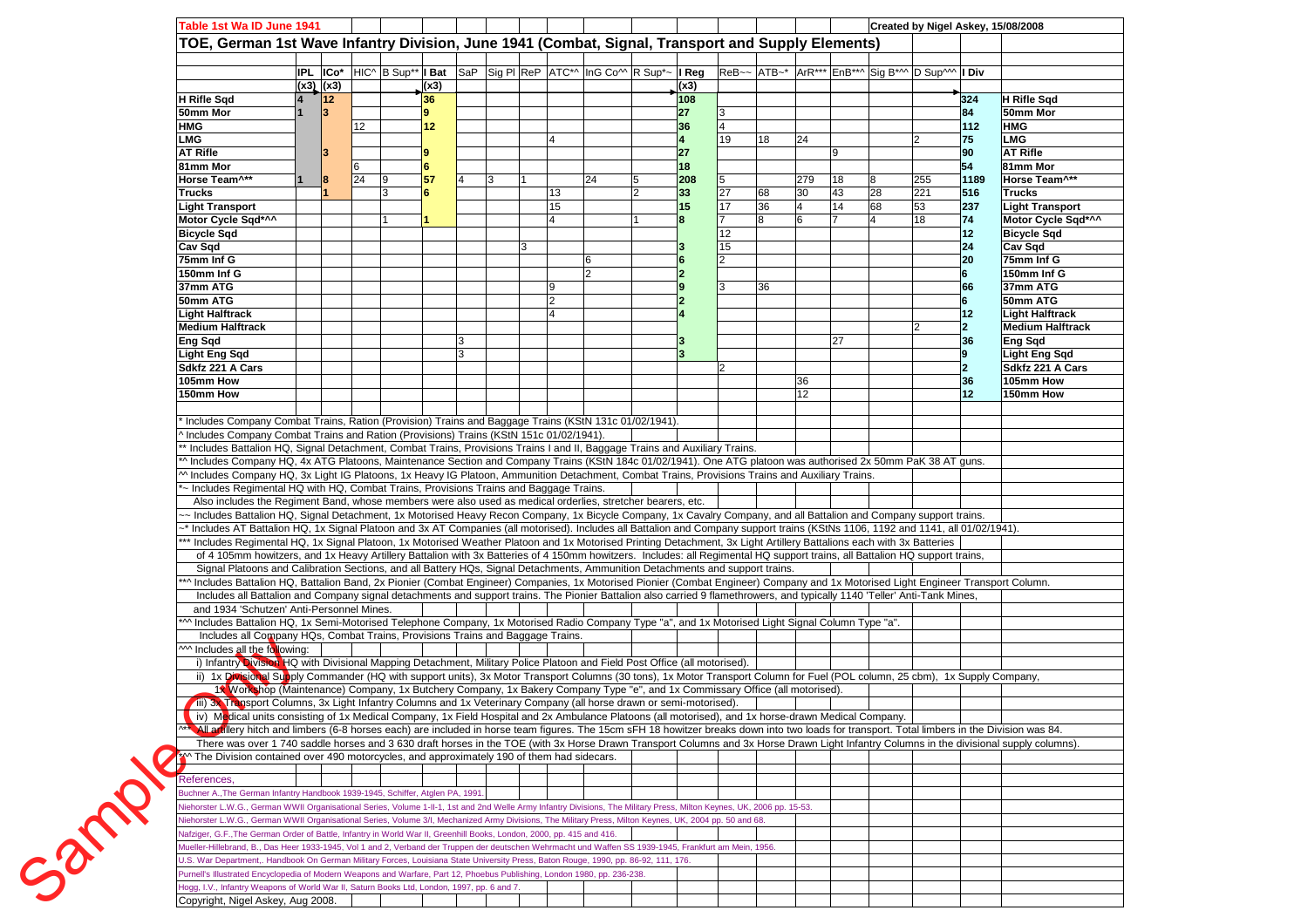| Table I, 11 I D                                                                                                                                                                           |            |               |                 |              |                               |                |   |   |                |                |                |                |                 |                |      |     |                | Created by Nigel Askey, 23/03/2011 |                |                         |
|-------------------------------------------------------------------------------------------------------------------------------------------------------------------------------------------|------------|---------------|-----------------|--------------|-------------------------------|----------------|---|---|----------------|----------------|----------------|----------------|-----------------|----------------|------|-----|----------------|------------------------------------|----------------|-------------------------|
| 1st and 11th Infantry Divisions, June 1941 (Combat, Signal, Transport and Supply Elements)                                                                                                |            |               |                 |              |                               |                |   |   |                |                |                |                |                 |                |      |     |                |                                    |                |                         |
|                                                                                                                                                                                           |            |               |                 |              |                               |                |   |   |                |                |                |                |                 |                |      |     |                |                                    |                |                         |
|                                                                                                                                                                                           | <b>IPL</b> | <b>ICo</b>    | <b>HIC</b>      | <b>B</b> Sup | <b>Bat</b> SaP Sig PI ReP ATC |                |   |   |                | InG Co R Sup   |                | I Reg          | ReB             | <b>ATB</b>     | ArR* | EnB |                | Sig B D Sup^                       | I Div          |                         |
|                                                                                                                                                                                           |            | $(x3)$ $(x3)$ |                 |              | (x3)                          |                |   |   |                |                |                | (x3)           |                 |                |      |     |                |                                    |                |                         |
| <b>H</b> Rifle Sqd                                                                                                                                                                        |            | <b>12</b>     |                 |              | 36                            |                |   |   |                |                |                | 108            |                 |                |      |     |                |                                    | 324            | H Rifle Sqd             |
| 50mm Mor                                                                                                                                                                                  |            |               |                 |              | 9                             |                |   |   |                |                |                | 27             | 3               |                |      |     |                |                                    | 84             | 50mm Mor                |
| <b>HMG</b>                                                                                                                                                                                |            |               | 12              |              | 12                            |                |   |   |                |                |                | 36             |                 |                |      |     |                |                                    | 112            | <b>HMG</b>              |
| <b>LMG</b>                                                                                                                                                                                |            |               |                 |              |                               |                |   |   | $\overline{4}$ |                |                | $\overline{4}$ | 19              | 18             | 24   |     |                | 8                                  | 81             | <b>LMG</b>              |
| <b>AT Rifle</b>                                                                                                                                                                           |            |               |                 |              | 9                             |                |   |   |                |                |                | 27             |                 |                |      | 9   |                |                                    | 90             | <b>AT Rifle</b>         |
| 81mm Mor                                                                                                                                                                                  |            |               | 6               |              | $6\phantom{1}$                |                |   |   |                |                |                | 18             |                 |                |      |     |                |                                    | 54             | 81mm Mor                |
| <b>Horse Team</b>                                                                                                                                                                         |            |               | $\overline{24}$ | Ι9           | 57                            | $\overline{4}$ | 3 |   |                | 24             | 5              | 208            | 5               |                | 273  | 18  | 8              | 272                                | 1200           | <b>Horse Team</b>       |
| <b>Trucks</b>                                                                                                                                                                             |            |               |                 | 3            | 6                             |                |   |   | 13             |                | $\overline{2}$ | 33             | $\overline{27}$ | 68             | 30   | 43  | 28             | 192                                | 487            | <b>Trucks</b>           |
| <b>Light Transport</b>                                                                                                                                                                    |            |               |                 |              |                               |                |   |   | 15             |                |                | 15             | 17              | 36             | 4    | 14  | 68             | 50                                 | 234            | <b>Light Transport</b>  |
| <b>Motor Cycle Sqd</b>                                                                                                                                                                    |            |               |                 |              |                               |                |   |   | $\overline{4}$ |                |                | 8              |                 | $\overline{8}$ | 6    |     | $\overline{4}$ | 17                                 | 73             | <b>Motor Cycle Sad</b>  |
| <b>Bicycle Sqd</b>                                                                                                                                                                        |            |               |                 |              |                               |                |   |   |                |                |                |                | $\overline{12}$ |                |      |     |                |                                    | 12             | <b>Bicycle Sqd</b>      |
| <b>Cav Sqd</b>                                                                                                                                                                            |            |               |                 |              |                               |                |   | 3 |                |                |                |                | 15              |                |      |     |                |                                    | 24             | <b>Cav Sqd</b>          |
| 75mm Inf G                                                                                                                                                                                |            |               |                 |              |                               |                |   |   |                | 6              |                | 6              | $\overline{2}$  |                |      |     |                |                                    | 20             | 75mm Inf G              |
| 150mm Inf G                                                                                                                                                                               |            |               |                 |              |                               |                |   |   |                | $\overline{2}$ |                | $\overline{2}$ |                 |                |      |     |                |                                    | 6              | 150mm Inf G             |
| 37mm ATG                                                                                                                                                                                  |            |               |                 |              |                               |                |   |   | 9              |                |                | 9              | 3               | 36             |      |     |                |                                    | 66             | 37mm ATG                |
| 50mm ATG                                                                                                                                                                                  |            |               |                 |              |                               |                |   |   | $\overline{2}$ |                |                | $\overline{2}$ |                 |                |      |     |                |                                    | 6              | 50mm ATG                |
| <b>Light Halftrack</b>                                                                                                                                                                    |            |               |                 |              |                               |                |   |   | $\overline{4}$ |                |                |                |                 |                |      |     |                |                                    | 12             | <b>Light Halftrack</b>  |
| <b>Medium Halftrack</b>                                                                                                                                                                   |            |               |                 |              |                               |                |   |   |                |                |                |                |                 |                |      |     |                | $\overline{2}$                     | $\mathbf{2}$   | <b>Medium Halftrack</b> |
| Eng Sqd                                                                                                                                                                                   |            |               |                 |              |                               | 3              |   |   |                |                |                | K              |                 |                |      | 27  |                |                                    | 36             | <b>Eng Sqd</b>          |
| <b>Light Eng Sqd</b>                                                                                                                                                                      |            |               |                 |              |                               | 3              |   |   |                |                |                | 3              |                 |                |      |     |                |                                    | $\mathbf{9}$   | <b>Light Eng Sqd</b>    |
| Sdkfz 221 A Cars                                                                                                                                                                          |            |               |                 |              |                               |                |   |   |                |                |                |                | 2               |                |      |     |                |                                    | $\overline{2}$ | Sdkfz 221 A Cars        |
| 105mm How                                                                                                                                                                                 |            |               |                 |              |                               |                |   |   |                |                |                |                |                 |                | 36   |     |                |                                    | 36             | 105mm How               |
| 150mm How                                                                                                                                                                                 |            |               |                 |              |                               |                |   |   |                |                |                |                |                 |                | 9    |     |                |                                    | $\mathbf{9}$   | 150mm How               |
|                                                                                                                                                                                           |            |               |                 |              |                               |                |   |   |                |                |                |                |                 |                |      |     |                |                                    |                |                         |
| * The 1st and 11th Artillery Regiment's 4th (Heavy) Battalions had 3 150mm howitzers in each Battery.                                                                                     |            |               |                 |              |                               |                |   |   |                |                |                |                |                 |                |      |     |                |                                    |                |                         |
| ^The 1st and 11th Supply Companies had 6 LMGs: the total number of MG 34 LMG's in the Divisions was 441 (includes one in each H Rifle Sqd and Eng Sqd).                                   |            |               |                 |              |                               |                |   |   |                |                |                |                |                 |                |      |     |                |                                    |                |                         |
| Divisional supply troops included only one Ambulance Platoon (vs 2 authorised) and a horse drawn Field Hospital (vs motorised).                                                           |            |               |                 |              |                               |                |   |   |                |                |                |                |                 |                |      |     |                |                                    |                |                         |
|                                                                                                                                                                                           |            |               |                 |              |                               |                |   |   |                |                |                |                |                 |                |      |     |                |                                    |                |                         |
| References.                                                                                                                                                                               |            |               |                 |              |                               |                |   |   |                |                |                |                |                 |                |      |     |                |                                    |                |                         |
| Nafziger, G.F., The German Order of Bank Infantry in World War II, Greenhill Books, London, 2000, Authorised Internal Organisation of German Infantry Divisions, pp. 36, 49, 416 and 417. |            |               |                 |              |                               |                |   |   |                |                |                |                |                 |                |      |     |                |                                    |                |                         |
| Mueller-Hillebrand, B., Das Heer 1933-045, Jol 1 and 2, Verband der Truppen der deutschen Wehrmacht und Waffen SS 1939-1945, Frankfurt am Mein, 1956.                                     |            |               |                 |              |                               |                |   |   |                |                |                |                |                 |                |      |     |                |                                    |                |                         |
| Copyright, Nigel Askey, March 2011.                                                                                                                                                       |            |               |                 |              |                               |                |   |   |                |                |                |                |                 |                |      |     |                |                                    |                |                         |

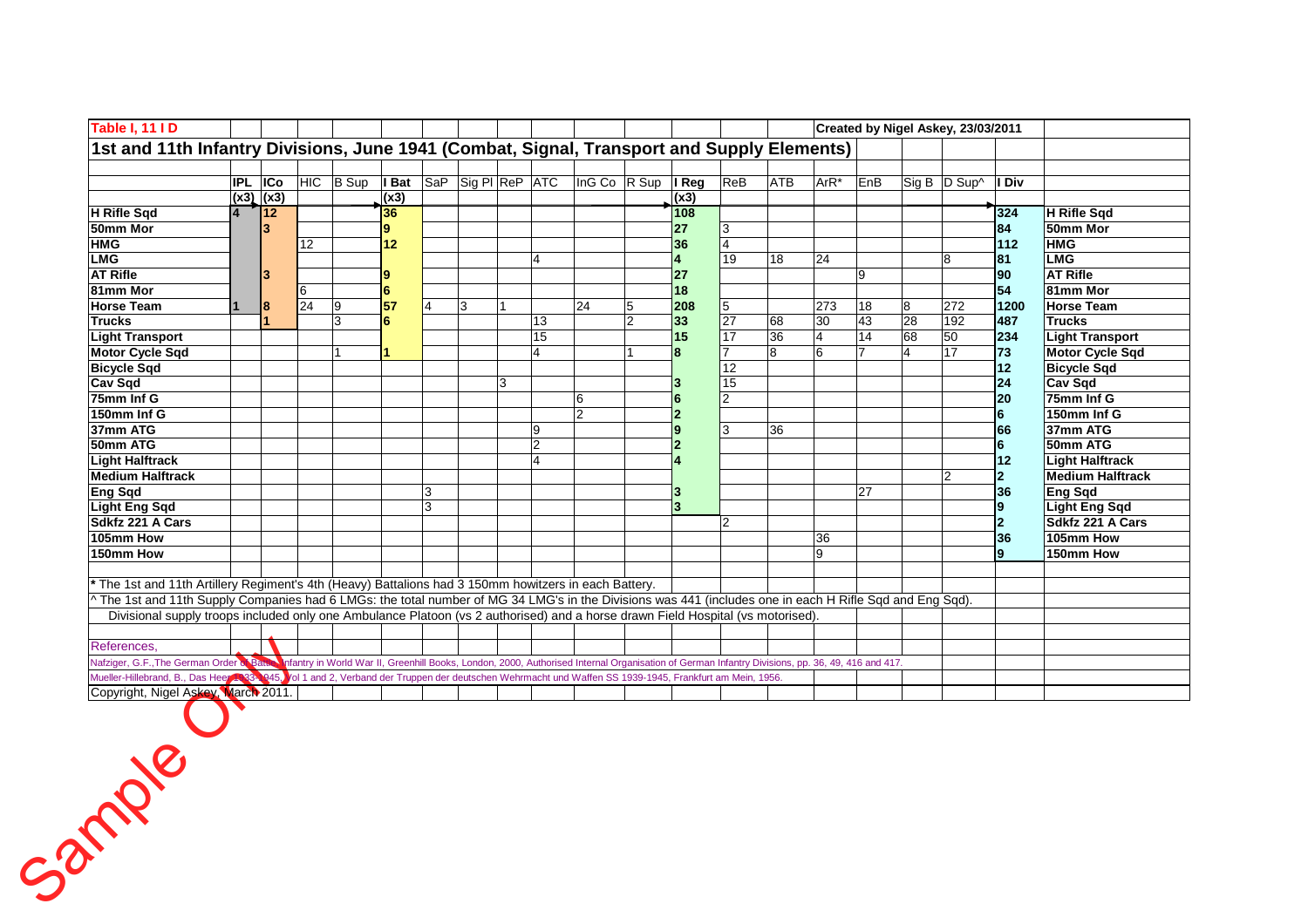| Table 7th ID                                                                                                                                                                     |                |      |                 |           |                 |   |                                                            |   |                        |                                            |                |                |          |    |            |                 |    |                                  | Created by Nigel Askey, 23/03/2011 |                         |
|----------------------------------------------------------------------------------------------------------------------------------------------------------------------------------|----------------|------|-----------------|-----------|-----------------|---|------------------------------------------------------------|---|------------------------|--------------------------------------------|----------------|----------------|----------|----|------------|-----------------|----|----------------------------------|------------------------------------|-------------------------|
| 7th Infantry Division, June 1941 (Combat, Signal, Transport and Supply Elements)                                                                                                 |                |      |                 |           |                 |   |                                                            |   |                        |                                            |                |                |          |    |            |                 |    |                                  |                                    |                         |
|                                                                                                                                                                                  |                |      |                 |           |                 |   |                                                            |   |                        |                                            |                |                |          |    |            |                 |    |                                  |                                    |                         |
|                                                                                                                                                                                  | <b>IPL</b>     | ICo  |                 | HIC B Sup | I Bat           |   | $\overline{\text{SaP}}$ Sig PI ReP $\overline{\text{ATC}}$ |   |                        | $\ln G$ Co $\ln \text{Sup}^*$ <b>I Reg</b> |                |                | ReB^ ATB |    | <b>ArR</b> |                 |    | $ EnB $ Sig B $ D Sup^{**} $ Div |                                    |                         |
|                                                                                                                                                                                  | (x3)           | (x3) |                 |           | (x3)            |   |                                                            |   |                        |                                            |                | (x3)           |          |    |            |                 |    |                                  |                                    |                         |
| H Rifle Sad                                                                                                                                                                      | $\overline{A}$ | 12   |                 |           | 36              |   |                                                            |   |                        |                                            |                | 108            |          |    |            |                 |    |                                  | 324                                | H Rifle Sad             |
| 50mm Mor                                                                                                                                                                         |                | 3    |                 |           | $\bf{9}$        |   |                                                            |   |                        |                                            |                | 27             | 6        |    |            |                 |    |                                  | 87                                 | 50mm Mor                |
| <b>HMG</b>                                                                                                                                                                       |                |      | 12              |           | 12              |   |                                                            |   |                        |                                            |                | 36             | 4        |    |            |                 |    |                                  | 112                                | <b>HMG</b>              |
| <b>LMG</b>                                                                                                                                                                       |                |      |                 |           |                 |   |                                                            |   | $\boldsymbol{\Lambda}$ |                                            |                |                | 19       | 18 | 24         |                 |    | 2                                | 75                                 | <b>LMG</b>              |
| <b>AT Rifle</b>                                                                                                                                                                  |                | 3    |                 |           | g               |   |                                                            |   |                        |                                            |                | 27             |          |    |            | 9               |    |                                  | 90                                 | <b>AT Rifle</b>         |
| 81mm Mor                                                                                                                                                                         |                |      | 6               |           | $6\phantom{1}6$ |   |                                                            |   |                        |                                            |                | 18             |          |    |            |                 |    |                                  | 54                                 | 81mm Mor                |
| <b>Horse Team</b>                                                                                                                                                                |                | 8    | $\overline{24}$ | 9         | 57              | 4 | 3                                                          |   |                        | 24                                         | 31             | 234            |          |    | 279        | 18              | 8  | 255                              | 1262                               | <b>Horse Team</b>       |
| <b>Trucks</b>                                                                                                                                                                    |                |      |                 | 3         | 6               |   |                                                            |   | 13                     |                                            | $\overline{2}$ | 33             | 29       | 68 | 30         | 43              | 28 | 203                              | 500                                | <b>Trucks</b>           |
| <b>Light Transport</b>                                                                                                                                                           |                |      |                 |           |                 |   |                                                            |   | 15                     |                                            |                | 15             | 13       | 36 | 4          | $\overline{14}$ | 68 | 50                               | 230                                | <b>Light Transport</b>  |
| <b>Motor Cycle Sqd</b>                                                                                                                                                           |                |      |                 |           |                 |   |                                                            |   | $\overline{4}$         |                                            |                | 8              | 9        | 8  | 6          |                 | 14 | 17                               | 75                                 | <b>Motor Cycle Sqd</b>  |
| <b>Bicycle Sqd</b>                                                                                                                                                               |                |      |                 |           |                 |   |                                                            |   |                        |                                            |                |                | 24       |    |            |                 |    |                                  | 24                                 | <b>Bicycle Sqd</b>      |
| <b>Cav Sqd</b>                                                                                                                                                                   |                |      |                 |           |                 |   |                                                            | 3 |                        |                                            |                |                |          |    |            |                 |    |                                  |                                    | <b>Cav Sqd</b>          |
| 75mm Inf G                                                                                                                                                                       |                |      |                 |           |                 |   |                                                            |   |                        | $6\phantom{1}6$                            |                | 6              | l2       |    |            |                 |    |                                  | 20                                 | 75mm Inf G              |
| 150mm Inf G                                                                                                                                                                      |                |      |                 |           |                 |   |                                                            |   |                        | $\overline{2}$                             |                | $\overline{2}$ |          |    |            |                 |    |                                  | 6                                  | 150mm Inf G             |
| 37mm ATG                                                                                                                                                                         |                |      |                 |           |                 |   |                                                            |   | 9                      |                                            |                |                | 3        | 36 |            |                 |    |                                  | 66                                 | 37mm ATG                |
| 50mm ATG                                                                                                                                                                         |                |      |                 |           |                 |   |                                                            |   | $\overline{2}$         |                                            |                |                |          |    |            |                 |    |                                  | 6                                  | 50mm ATG                |
| <b>Light Halftrack</b>                                                                                                                                                           |                |      |                 |           |                 |   |                                                            |   | $\overline{A}$         |                                            |                |                |          |    |            |                 |    |                                  | 12                                 | <b>Light Halftrack</b>  |
| <b>Medium Halftrack</b>                                                                                                                                                          |                |      |                 |           |                 |   |                                                            |   |                        |                                            |                |                |          |    |            |                 |    |                                  |                                    | <b>Medium Halftrack</b> |
| <b>Eng Sqd</b>                                                                                                                                                                   |                |      |                 |           |                 | 3 |                                                            |   |                        |                                            |                |                |          |    |            | 27              |    |                                  | 36                                 | <b>Eng Sqd</b>          |
| <b>Light Eng Sqd</b>                                                                                                                                                             |                |      |                 |           |                 | 3 |                                                            |   |                        |                                            |                | 3              |          |    |            |                 |    |                                  |                                    | <b>Light Eng Sqd</b>    |
| <b>Sdkfz 221 A Cars</b>                                                                                                                                                          |                |      |                 |           |                 |   |                                                            |   |                        |                                            |                |                |          |    |            |                 |    |                                  |                                    | Sdkfz 221 A Cars        |
| 105mm How                                                                                                                                                                        |                |      |                 |           |                 |   |                                                            |   |                        |                                            |                |                |          |    | 36         |                 |    |                                  | 36                                 | 105mm How               |
| 150mm How                                                                                                                                                                        |                |      |                 |           |                 |   |                                                            |   |                        |                                            |                |                |          |    | 12         |                 |    |                                  | 12                                 | 150mm How               |
|                                                                                                                                                                                  |                |      |                 |           |                 |   |                                                            |   |                        |                                            |                |                |          |    |            |                 |    |                                  |                                    |                         |
| The 19th, 61st and 62nd Infantry Regiments each had a horse drawn Light Infantry Supply Column.                                                                                  |                |      |                 |           |                 |   |                                                            |   |                        |                                            |                |                |          |    |            |                 |    |                                  |                                    |                         |
| ^ The 7th Reconnaissance Battalion had 2x Bicycle Companies, an IG Platoon and an AT Platoon. It had no Cavalry or Heavy Company.                                                |                |      |                 |           |                 |   |                                                            |   |                        |                                            |                |                |          |    |            |                 |    |                                  |                                    |                         |
| The 7th Divisional Supply Troops included a Workshop (Maintenance) Platoon and a Butcher Platoon (vs normally companies)                                                         |                |      |                 |           |                 |   |                                                            |   |                        |                                            |                |                |          |    |            |                 |    |                                  |                                    |                         |
|                                                                                                                                                                                  |                |      |                 |           |                 |   |                                                            |   |                        |                                            |                |                |          |    |            |                 |    |                                  |                                    |                         |
| References,                                                                                                                                                                      |                |      |                 |           |                 |   |                                                            |   |                        |                                            |                |                |          |    |            |                 |    |                                  |                                    |                         |
| Nafziger, G.F., The German Order of Back Infantry in World War II, Greenhill Books, London, 2000, Authorised Internal Organisation of German Infantry Divisions, pp. 43 and 416. |                |      |                 |           |                 |   |                                                            |   |                        |                                            |                |                |          |    |            |                 |    |                                  |                                    |                         |
| Copyright, Nigel Askey March 2011.                                                                                                                                               |                |      |                 |           |                 |   |                                                            |   |                        |                                            |                |                |          |    |            |                 |    |                                  |                                    |                         |

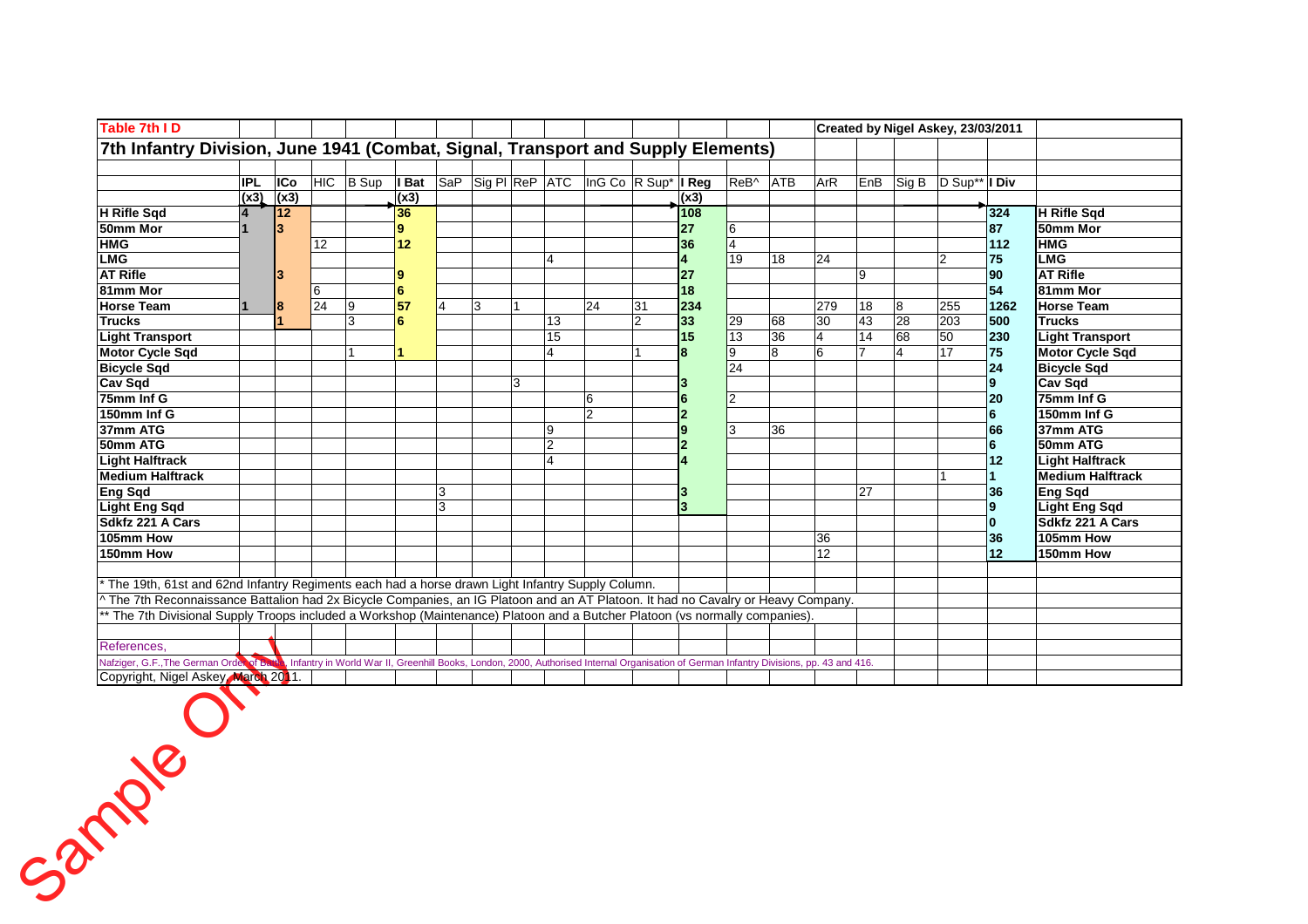| Table 22nd ID                                                                                                                                                                          |            |            |    |   |                 |                |   |   |                                                              |                |    |                |      |                         |              |                |    |    | Created by Nigel Askey, 23/03/2011                              |                |                         |
|----------------------------------------------------------------------------------------------------------------------------------------------------------------------------------------|------------|------------|----|---|-----------------|----------------|---|---|--------------------------------------------------------------|----------------|----|----------------|------|-------------------------|--------------|----------------|----|----|-----------------------------------------------------------------|----------------|-------------------------|
| 22nd Luftlandung (Airlanding) Infantry Division, June 1941 (Combat, Signal, Transport and Supply Elements)                                                                             |            |            |    |   |                 |                |   |   |                                                              |                |    |                |      |                         |              |                |    |    |                                                                 |                |                         |
|                                                                                                                                                                                        |            |            |    |   |                 |                |   |   |                                                              |                |    |                |      |                         |              |                |    |    |                                                                 |                |                         |
|                                                                                                                                                                                        | <b>IPL</b> | <b>ICo</b> |    |   |                 |                |   |   | HIC B Sup I Bat SaP Sig PI ReP MgCo* ATC^ InG Co R Sup I Reg |                |    |                |      |                         |              |                |    |    | ReB <sup>**</sup> ATB ArR <sup>*^</sup> EnB Sig B D Sup^* I Div |                |                         |
|                                                                                                                                                                                        | (x3)       | (x3)       |    |   | (x3)            |                |   |   |                                                              |                |    |                | (x3) |                         |              |                |    |    |                                                                 |                |                         |
| <b>H</b> Rifle Sqd                                                                                                                                                                     |            | 12         |    |   | 36              |                |   |   |                                                              |                |    |                | 108  |                         |              |                |    |    |                                                                 | 324            | H Rifle Sqd             |
| 50mm Mor                                                                                                                                                                               |            | 3          |    |   | 9               |                |   |   |                                                              |                |    |                | 27   | 16                      |              |                |    |    |                                                                 | 87             | 50mm Mor                |
| <b>HMG</b>                                                                                                                                                                             |            |            | 12 |   | 12              |                |   |   | 8                                                            |                |    |                | 44   | $\overline{\mathbf{4}}$ |              |                |    |    |                                                                 | 136            | <b>HMG</b>              |
| <b>LMG</b>                                                                                                                                                                             |            |            |    |   |                 |                |   |   |                                                              | 10             |    |                | 10   | $\overline{19}$         | 18           | 18             |    |    | $\overline{2}$                                                  | 87             | <b>LMG</b>              |
| <b>AT Rifle</b>                                                                                                                                                                        |            | 3          |    |   | 9               |                |   |   |                                                              |                |    |                | 27   |                         |              |                | 9  |    |                                                                 | 90             | <b>AT Rifle</b>         |
| 81mm Mor                                                                                                                                                                               |            |            | 6  |   | $6\phantom{1}6$ |                |   |   | 6                                                            |                |    |                | 24   |                         |              |                |    |    |                                                                 | 72             | 81mm Mor                |
| <b>Horse Team</b>                                                                                                                                                                      |            | 8          | 24 | 9 | 57              | $\overline{4}$ | 3 |   | 20                                                           |                | 24 | 5              | 228  |                         |              | 194            | 18 | 8  | 255                                                             | 1159           | <b>Horse Team</b>       |
| <b>Trucks</b>                                                                                                                                                                          |            |            |    | 3 | 6               |                |   |   |                                                              | 13             |    | $\overline{2}$ | 33   | 33                      | 68           | 23             | 43 | 28 | 198                                                             | 492            | <b>Trucks</b>           |
| <b>Light Transport</b>                                                                                                                                                                 |            |            |    |   |                 |                |   |   |                                                              | 15             |    |                | 15   | 19                      | 36           | 4              | 14 | 68 | 50                                                              | 236            | <b>Light Transport</b>  |
| <b>Motor Cycle Sad</b>                                                                                                                                                                 |            |            |    |   | 1               |                |   |   |                                                              | $\overline{4}$ |    |                | 8    | 11                      | $\mathbf{g}$ | $\overline{5}$ |    | 4  | 17                                                              | 76             | <b>Motor Cycle Sqd</b>  |
| <b>Bicycle Sqd</b>                                                                                                                                                                     |            |            |    |   |                 |                |   |   |                                                              |                |    |                |      | 24                      |              |                |    |    |                                                                 | 24             | <b>Bicycle Sqd</b>      |
| Cav Sqd                                                                                                                                                                                |            |            |    |   |                 |                |   | 3 |                                                              |                |    |                |      |                         |              |                |    |    |                                                                 | 9              | <b>Cav Sqd</b>          |
| 75mm Inf G                                                                                                                                                                             |            |            |    |   |                 |                |   |   |                                                              |                | 6  |                | 6    | $\overline{2}$          |              |                |    |    |                                                                 | 20             | 75mm Inf G              |
| 150mm Inf G                                                                                                                                                                            |            |            |    |   |                 |                |   |   |                                                              |                | 12 |                |      |                         |              |                |    |    |                                                                 | 6              | 150mm Inf G             |
| 37mm ATG                                                                                                                                                                               |            |            |    |   |                 |                |   |   |                                                              | 9              |    |                |      | 3                       | 36           |                |    |    |                                                                 | 66             | 37mm ATG                |
| 50mm ATG                                                                                                                                                                               |            |            |    |   |                 |                |   |   |                                                              | $\overline{2}$ |    |                |      |                         |              |                |    |    |                                                                 | 6              | 50mm ATG                |
| <b>Light Halftrack</b>                                                                                                                                                                 |            |            |    |   |                 |                |   |   |                                                              | $\overline{A}$ |    |                |      |                         |              |                |    |    |                                                                 | 12             | <b>Light Halftrack</b>  |
| <b>Medium Halftrack</b>                                                                                                                                                                |            |            |    |   |                 |                |   |   |                                                              |                |    |                |      |                         |              |                |    |    | $\overline{2}$                                                  | $\overline{2}$ | <b>Medium Halftrack</b> |
| <b>Eng Sqd</b>                                                                                                                                                                         |            |            |    |   |                 | 3              |   |   |                                                              |                |    |                |      |                         |              |                | 27 |    |                                                                 | 36             | Eng Sqd                 |
| <b>Light Eng Sqd</b>                                                                                                                                                                   |            |            |    |   |                 | $\mathbf{3}$   |   |   |                                                              |                |    |                |      |                         |              |                |    |    |                                                                 | 9              | <b>Light Eng Sqd</b>    |
| Sdkfz 221 A Cars                                                                                                                                                                       |            |            |    |   |                 |                |   |   |                                                              |                |    |                |      | 2                       |              |                |    |    |                                                                 | $\overline{2}$ | Sdkfz 221 A Cars        |
| 105mm How                                                                                                                                                                              |            |            |    |   |                 |                |   |   |                                                              |                |    |                |      |                         |              | 27             |    |    |                                                                 | 27             | 105mm How               |
| 150mm How                                                                                                                                                                              |            |            |    |   |                 |                |   |   |                                                              |                |    |                |      |                         |              |                |    |    |                                                                 | $\mathbf{0}$   | 150mm How               |
|                                                                                                                                                                                        |            |            |    |   |                 |                |   |   |                                                              |                |    |                |      |                         |              |                |    |    |                                                                 |                |                         |
| The 16th, 47th and 65th Infantry Regiments each had an additional 'regimental' MG Company.                                                                                             |            |            |    |   |                 |                |   |   |                                                              |                |    |                |      |                         |              |                |    |    |                                                                 |                |                         |
| ^ The Regimental AT Companies each had 10 LMGs (vs the usual 4)                                                                                                                        |            |            |    |   |                 |                |   |   |                                                              |                |    |                |      |                         |              |                |    |    |                                                                 |                |                         |
| ** The 22nd Reconnaissance Battalion had 2x Bicycle Companies and no Cavalry Company.                                                                                                  |            |            |    |   |                 |                |   |   |                                                              |                |    |                |      |                         |              |                |    |    |                                                                 |                |                         |
| *^ The 22nd Artillery Regiment had no Heavy Battalion and the Light Artillery Batteries each had 3 Howitzers vs. the 4 authorised.                                                     |            |            |    |   |                 |                |   |   |                                                              |                |    |                |      |                         |              |                |    |    |                                                                 |                |                         |
| ^* The 22nd Supply Troops included 2x Motor Transport Columns (vs usual 3), 2x Motorised Fuel Columns (vs usual 1), 1x Bakery Platoon and 1x Butcher Platoon (vs the usual Companies). |            |            |    |   |                 |                |   |   |                                                              |                |    |                |      |                         |              |                |    |    |                                                                 |                |                         |
|                                                                                                                                                                                        |            |            |    |   |                 |                |   |   |                                                              |                |    |                |      |                         |              |                |    |    |                                                                 |                |                         |
| References.                                                                                                                                                                            |            |            |    |   |                 |                |   |   |                                                              |                |    |                |      |                         |              |                |    |    |                                                                 |                |                         |
| Nafziger, G.F., The German Order of Balle, Walfen SS and Other Units in World War II, Combined Publishing, Conshohocken, Pennsylvania, 2001, p. 144.                                   |            |            |    |   |                 |                |   |   |                                                              |                |    |                |      |                         |              |                |    |    |                                                                 |                |                         |
| Nafziger, G.F., The German Order of Ba. Ve, Infantry in World War II, Greenhill Books, London, 2000, Authorised Internal Organisation of German Infantry Divisions, pp. 64.            |            |            |    |   |                 |                |   |   |                                                              |                |    |                |      |                         |              |                |    |    |                                                                 |                |                         |
| Mueller-Hillebrand, B., Da Gleen 1988-1945, Vol 1 and 2, Verband der Truppen der deutschen Wehrmacht und Waffen SS 1939-1945, Frankfurt am Mein, 1956.                                 |            |            |    |   |                 |                |   |   |                                                              |                |    |                |      |                         |              |                |    |    |                                                                 |                |                         |
| Copyright, Nigel Askey, March 2011.                                                                                                                                                    |            |            |    |   |                 |                |   |   |                                                              |                |    |                |      |                         |              |                |    |    |                                                                 |                |                         |